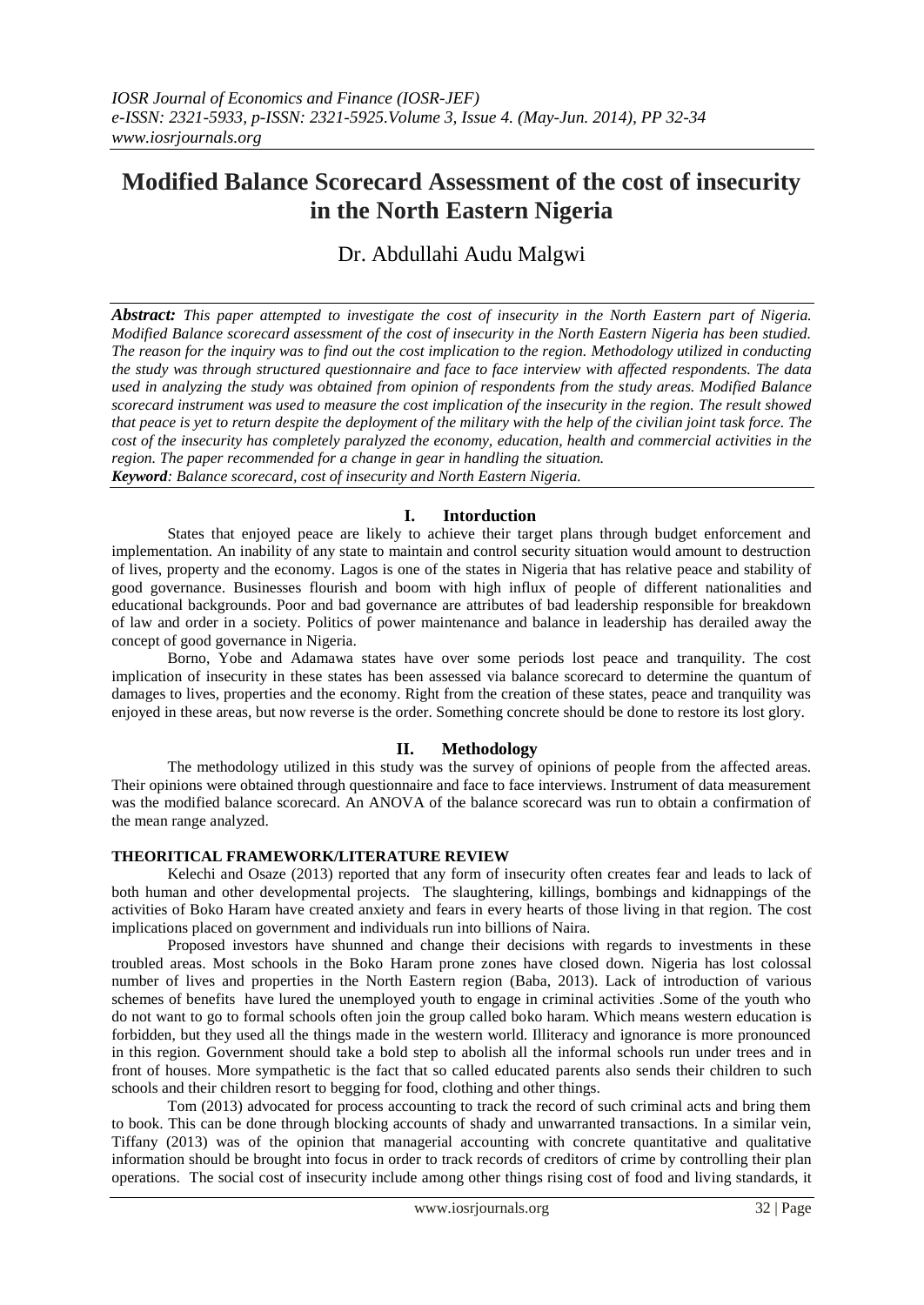is evident that quite a number of people in these regions are living from hand to mouth and could hardly afford three square meals. The government was aware of the happenings but her efforts could not restore normalcy to the region.

Eleanor (2012) observed that insecurity if not controlled could lead to uprisings, anxiety, fear and poor developments. It was observed that in Mexico and Central America, most of criminals and victims are young men in their youthful ages. In the North Eastern part of Nigeria, most of those associated with the Boko Haram groups are young men also. Leaders in Nigeria are undermining the destructive actions of these groups could do. Government of Nigeria requires leaders that could take the citizenry at heart by putting every effort to bring the matter under control

Sean (2013) lamented inability of government to employ the use of accounting information technology to track records of insurgents and their sponsors through financial institutions and commercial banks.

## **III. Result And Discussion**

The data for the study has been collected and presented in the appendix. Mean range for consideration in this study is  $\ge 2.5 \le 2.5$ . When the mean is  $\ge 2.5$  imply that the number of people that lost their lives were so high and has slowed down the level of Business and other economic activities. Some activities and businesses have temporally stopped. When the mean is  $\leq 2.5$  imply that businesses and activities have started to pick up gradually despite the frequent terror attacks on the citizenry.

The mean score and standard deviation of the data in table 1 was analyzed and presented below:

| Scorecard               | counts   | mean | standard deviation |
|-------------------------|----------|------|--------------------|
| People                  |          | 3.16 | 1.169              |
| Financial               | h        | 2.00 | 0.632              |
| Learning/growth         |          | 0.83 | 0.258              |
| <b>Business process</b> | <u>0</u> | 0.75 | 0.273              |
|                         | 24       |      |                    |

From the analysis, the highest mean (3.16) of the score comes from the people with a standard deviation of 1.169.P-value=0.000. The F-value of 16.32 confirms that the cost of the insecurity was so great. Some of the discussions from the respondents revealed that the insecurity lingered because it was support and funded by unknown group who supplies the insurgents with sophisticated weapons and breads at night by unknown means of shipment. The cost of the insecurity have cost others to leave those states while billions naira worth of properties destroyed, most of schools have been forced to close down and scanty services of medical care in some areas. The amounts so far compensated by governments to those who lost their lives and properties as a result of insurgents run into billions of naira which would have been utilized on developmental projects.

An interview with passengers who escaped from the hurts of insurgents lamented the disappearance of students of waka science secondary school and other passengers into the bush by the insurgents. The frequent slaughtering of passengers on roads into and out of Maiduguri had created fears into the hearts of those living in the affected areas. The recent attack on the military base in Maiduguri was a blow on the government for lack of adequate preparedness with modern fighting equipments. It appeared that government was trying to fight the insurgents with stick while it claimed to be among the best among African peace keeping mission. Nigerian papers and television broadcast often reports that peace and normalcy had returned to affected areas and workers in those place should go back to their work places. But this paper tagged such call as baseless and calculated to shade more blood by the insurgents.

The social cost of the insecurity has reduced social activities and has signaled to those who used to stay late night to be at home early. Virtually all activities that were done in the night have stopped because of fear of being attacked. Most of leaders handling and managing the insecurity are afraid or not sincere in actual report of the situation to the world.

It is now time to turn to the owner of lives and cry unto him for miraculous thing to happen to those fuelling, supporting and financing the crises. Growth and development of roads, education and hospitals in some areas have been paralyzed and skeletal services are provided. Business tycoons have sold their businesses to those without experience and have left those areas. The effect of such destruction of lives and properties will not be felt now until a decade to come. By then all professionals in any field of endeavor would have left those troubled areas. The citizens of those states would regret their actions but would be too late when the head is off. It is high time for those who conspire and brought this insecurity to repent because God is about to unfold his anger on the people of disobedience to his law. The law said "do not kill and he that kill shall die by the sword".

The cost of the insecurity has made the government to make provision for security in the 2014 budget at an amount of about N1.9 trillion. This amount would have been used for other developmental projects in Nigeria. Because of selfish interest of leaders, the North East is losing so many things to destruction of lives and